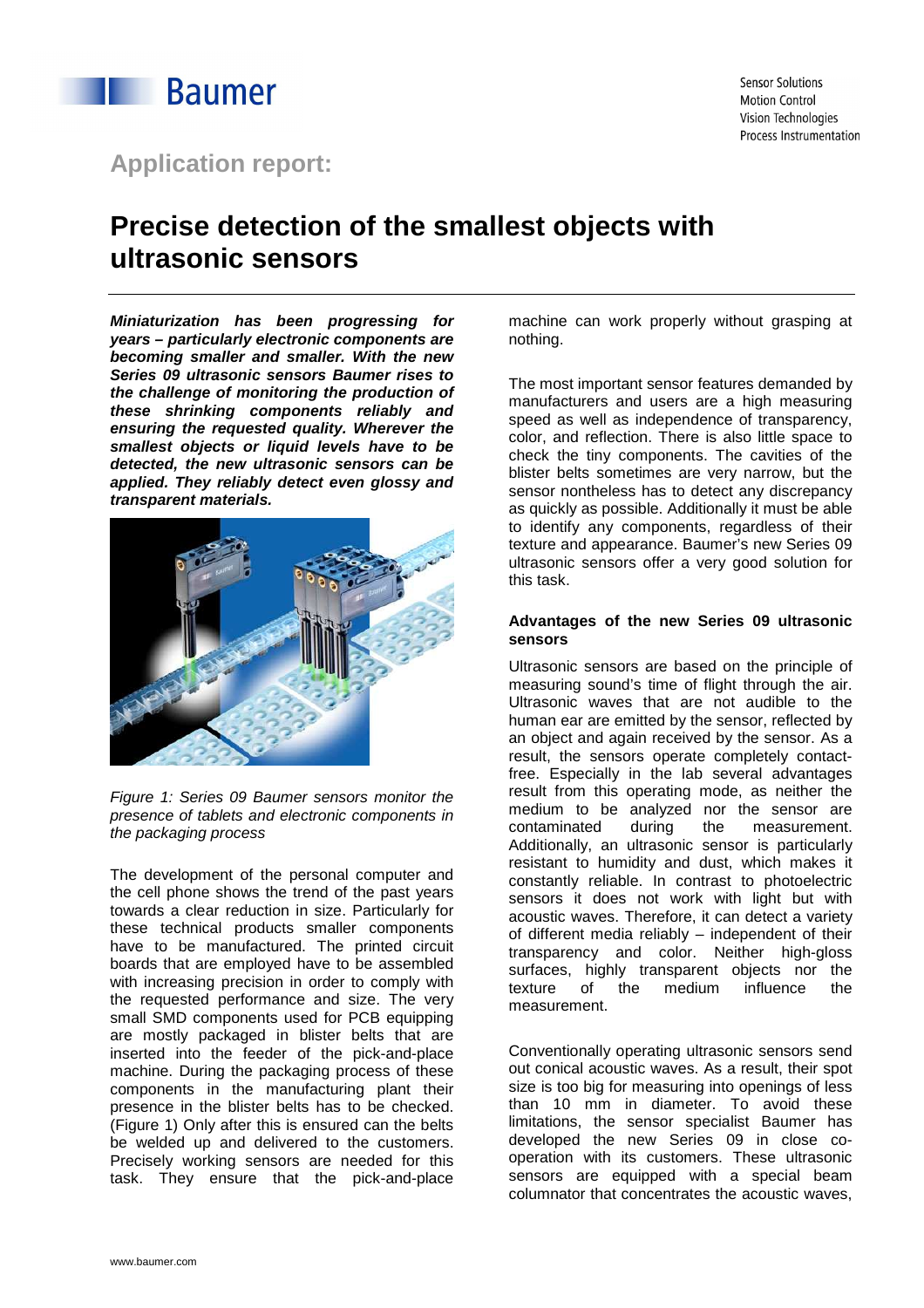

which allows for the sensor to measure even into very small openings. Apart from the described filling of blister packages with electronic components or pharmaceutical products, this feature is advantageous for the detection of wafers of photvoltaic cells through small openings. Depending on the preferred installation, the sensors are available with the columnator on the short or long side. The nozzle is removable and exchangable, which facilitates the cleaning and maintenance of the sensor. The new sensor family can be used in a wide range of applications to detect objects liquids in containers of any size.



Figure 2: Detection of small pipette tips in the laboratory with ultrasonic sensors

#### **Fast and flexible**

The minimum response time of the Series 09 ultrasonic sensors amounts to only 7 ms. Thanks to the housing width of only 9 mm, the sensors can be cascaded in a confined space. By this means, sensors that are arranged in-line can scan a large surface or several openings in one single cycle. This reduces the scanning time considerably and is, for example, useful for the presence check of tablets. At the same time the sensors achieve a very high resoultion and repeat accuracy of up to 0.1 mm.

Various possibilities for installation provide great flexibility for the sensors' insertion into automation systems. Depending on the requirements, the sensors are installed vertically or horizontally and can be fixed from above, the side or from below with a single screw, which makes the installation

Sensor Solutions **Motion Control** Vision Technologies Process Instrumentation

simple and efficient. The sensors are available with RS232, analog, or digital interface, the new communications standard IO-Link and cable as well as flylead connectors. Thus, an easy connection to a multitude of controls is guaranteed and exchange of data, condition information, and configuration parameters is possible. These features ensure a high degree of control over the process.



Figure 3: Ultrasonic sensors with beam columnator on the short and long side as well as cable or flylead connectors

### **Applicable also for level detection**

Thanks to the versatile ultrasonic technology, the sensors can perform many other tasks besides the detection of the smallest objects: To save the consumers of cosmetic products unpleasent surprises after the purchase, the sensors inspect levels of mascara, creams or the like during the packaging process. Additionally, they assure that contact lenses are packaged according to the hygienic standards by detecting reliably the level of the saline solution in the blister package. When capsules are to be filled and packaged the ultrasonic sensors can check the presence of the capsule halves as well as detect the fill level within.

Furthermore, they are employed in laboratory automation. They detect the fill levels in the cavities of micro containers. Due to the special concentration of the beam waves, they are able to measure into the openings which sometimes only measure 3 mm in diameter. The sensors check whether the quantities are sufficient for the analysis and whether too much liquid has been filled into the wells respectively. Thus, waste and wrong analytical results can be held at a minimum.